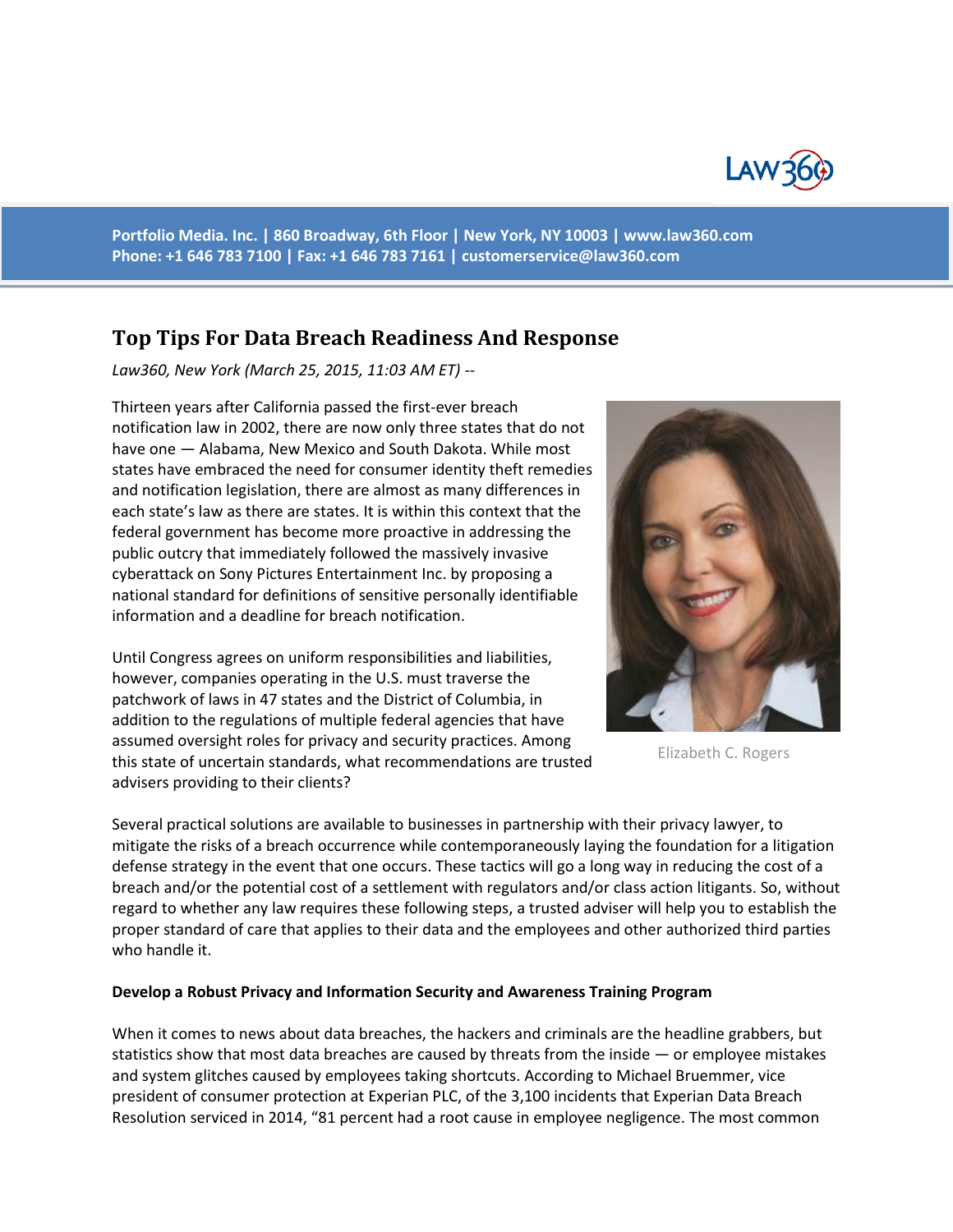issue was the loss of administrative credentials — username and password — but also included lost media, firewall left open, lost laptop, etc.," he said. While user error and employee laziness are the most vulnerable links in a company's privacy perimeter, these are also the most under-reported and, therefore, least emphasized areas of a company's time and resources.

Therefore, a must do for companies in 2015 is to hand-select training that aligns with federal and state laws relevant to its industry and data classification. Besides teaching all levels of staff what data requires protection by law, companies also must focus on mitigating the risks that arise from everyday threats. These critical lessons include how to detect and avoid a phishing campaign and rules for password strength and complexity.

If threat-monitoring technologies (e.g., data loss prevention tools and/or others) are deployed throughout the company's networks and systems, be sure to include awareness of the lack of privacy expectations in the training as well as critical user-friendly information about how the technology operates and what it does. Many companies are also increasingly in need of guidance about laws and best practices that apply to mobile data on smartphones and other portable devices. For example, in a global company, this data may "cross borders" if hosted by a cloud provider in a foreign jurisdiction. Therefore, keep in mind that the key drivers behind any training program that is developed or purchased should be awareness of what data is processed by the company, where and when it is processed, and by whom.

### **Develop a Written Information Security Response Plan**

A written incident response plan and cybercrisis communications guideline not only helps to calm the scene during response activities, but it also serves as an effective link in a company's litigation defense strategy. Multistate companies should consider mapping their plan according to the strictest state's law controlling their data. For example, companies with a California presence would be prudent to have a plan whose operative breach notification deadline is mapped to the state. An obvious benefit of mandating responsive behavior according to the strictest laws that control the company is the ability to satisfy standards that are less strict in other jurisdictions of operation. Another positive result for mandating the strictest standards for post-breach response is the ability to demonstrate to federal and state regulators that the company takes its consumers' welfare seriously.

The process of drafting or updating an ISRP is also one of the most effective ways of bringing all key stakeholders to the same table for a holistic approach to information privacy and security. In other words, to the extent applicable, [invite a board member, members from the offices of risk management, compliance, general counsel, communications and human resources, in addition to the traditional members of the response team from information security, privacy and information technology. This assembly of thought leaders will not only provide valuable perspectives from their own respective trenches but also will gain an understanding of and preparation for key first steps that should be taken in the immediate aftermath of a breach. Again, this effort shows a post-breach jury or federal and/or state regulator that the company is aware of its responsibilities to protect consumer data and to provide them with the notice that the strictest law requires if it is compromised.

Of course, every final draft of an ISRP should be immediately followed by at least a daylong session of tabletop exercises. Unfortunately, most any newspaper from any city on any day of the week will provide the tabletop organizer with the ideal scenario. Consider having a two-day session and wait to let the stakeholders know that it's an exercise until the second day. Consider extra emphasis on privilege issues arising from communications between computer forensics experts and, if applicable, whether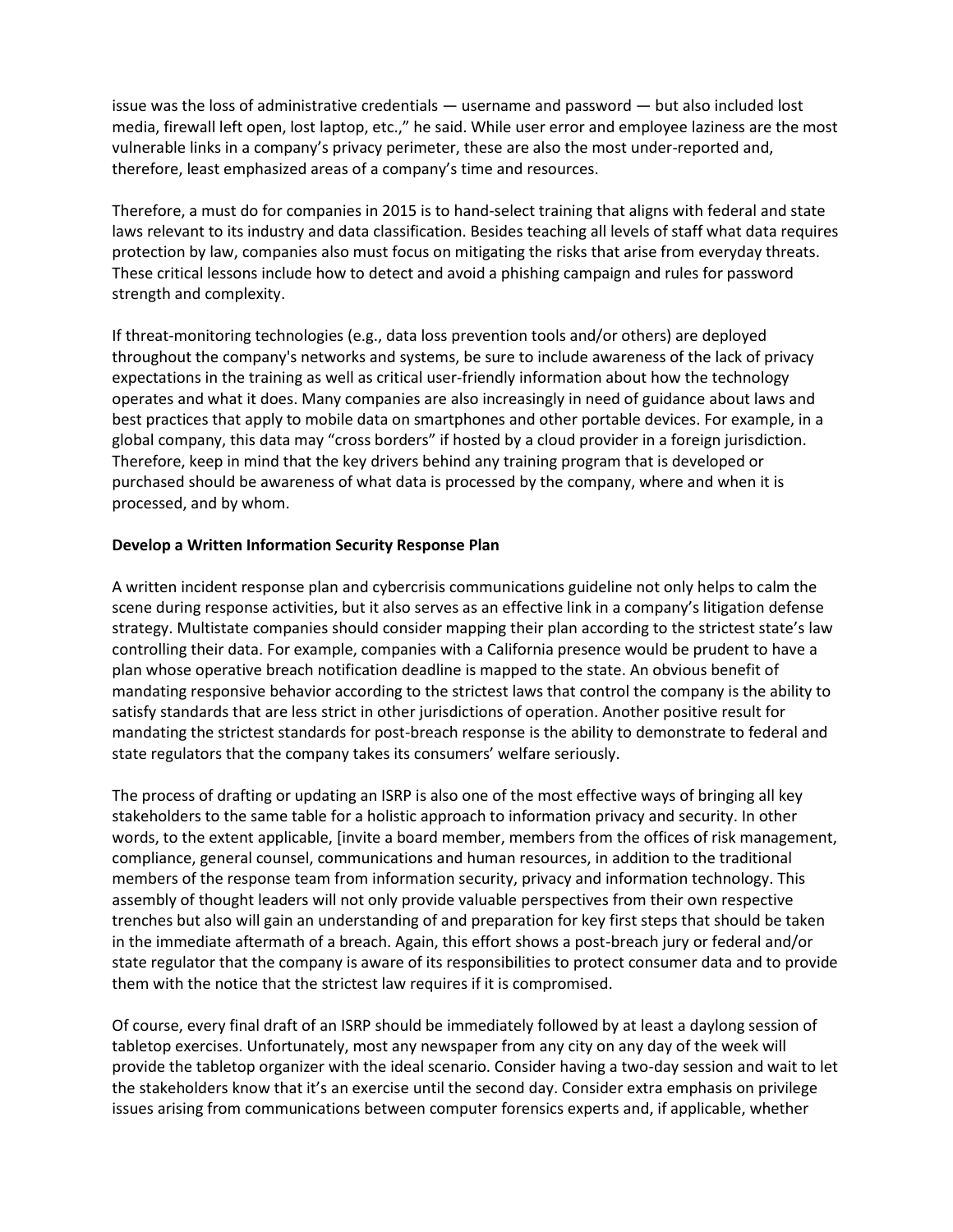separate counsel should be hired for the board to consider disciplinary issues and potential shareholder litigation. Also, make sure that the risk management or compliance offices know their roles about when to trigger notice to the cybersecurity insurance providers.

## **Develop a Healthy Relationship with Breach Response Vendors and State and Federal Regulators Before a Breach Occurs**

One of the key tools in any breach response kit is a strong relationship with breach response vendors and staff members of federal regulators and the state attorney general's consumer protection and/or privacy divisions. While it's easy to paint any breach in black and white (in terms of the consumer victim up against the company with a negligent security system), most regulators know that the company is often a victim too. We all now realize there will never be a silver bullet for breach prevention and so regulators, too, are aware that hacks will occur no matter how mature a company's breach mitigation strategy may be.

With respect to regulators and law enforcement, one option to consider (in appropriate circumstances and only after consultation with your legal counsel) is making arrangements through your lawyer to meet attorneys general, the Secret Service, Federal Bureau of Investigation and any other relevant regulator to introduce your company's business and discuss data security issues as part of your information protection strategy. It shows that your organization is serious about data protection and privacy and may help to earn your regulators' trust and respect. By meeting those who protect consumers before a data compromise occurs, your company will have established a prior personal relationship that may help when it comes time to report a data breach. Regulators may be more inclined to offer advice, listen to the company's side of the story and give your company the benefit of the doubt about risk mitigation steps that they have taken.

Also, your company will not want to be making difficult decisions about third-party vendors in the middle of a breach response. There are several categories of third-party vendors who perform critical functions and are needed during a data breach. The most relevant businesses to investigate provide the following services: Computer forensics, breach notification, crises communications, consumer remedies (credit monitoring and identity theft), call centers and legal services. So, if at all possible, consider several options in each category and set up meetings so you will know which ones will provide your company the most effective breach response tools and solutions.

If your company develops partnerships post-breach, it's best to breath calmly and stay away from the panic button to minimize crises-induced damage. While many companies are in denial and do not want to notify anyone, others are too quick to publish notifications that have inaccuracies or misstatements. So, finding that Goldilocks "just right" timing is something that usually can be finessed only with the advice of a counselor who has dealt with regulators before. Companies need subject matter experts to help them define and document all conversations. Post-breach conversations with regulators, without advance input from or representation by a trusted adviser, is tremendously risky. Your privacy attorney will advise you that a key to successful resolution of regulatory investigations, in the aftermath of a breach, is communication that is timely, transparent and responsive. Keep your privacy attorney involved throughout the entire response process so that all notes and reports are privileged, no matter how minor the call.

### **Conclusion**

A data breach today causes more than just financial damage, although the financial cost can be